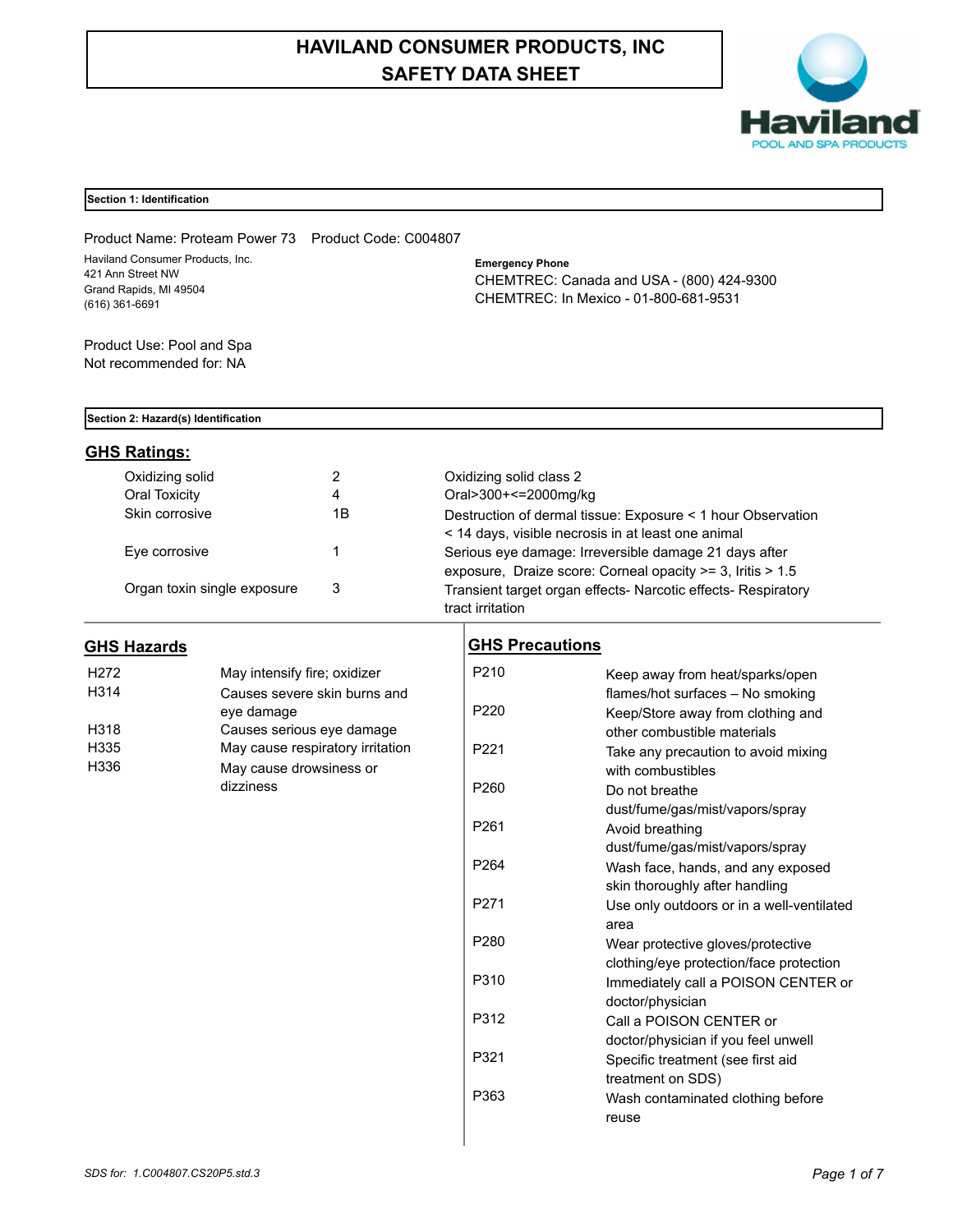| P301+P330+P331 | If swallowed: Rinse mouth. Do NOT<br>induce vomiting.                                                                                     |
|----------------|-------------------------------------------------------------------------------------------------------------------------------------------|
| P303+P361+P353 | If on skin (or hair): Remove / Take off<br>immediately all contaminated clothing.<br>Rinse skin with water / shower.                      |
| P304+P340      | If inhales: Remove victim to fresh air<br>and keep at rest in a position<br>comfortable for breathing.                                    |
| P305+P351+P338 | If in eyes: Rinse cautiously with water<br>for several minutes. Remove contact<br>lenses, if present and easy to do.<br>Continue rinsing. |
| P370+P378      | In case of fire: Use suitable media for<br>extinction                                                                                     |
| P405           | Store locked up                                                                                                                           |
| P403+P233      | Store in a well-ventilated place. Keep<br>container tightly closed.                                                                       |
| P501           | Dispose of contents/container in<br>accordance with<br>local/regional/national/international<br>regulations                               |

**Danger**



| Section 3: Composition/Information on Ingredients           |                                                                    |                              |                                                                          |
|-------------------------------------------------------------|--------------------------------------------------------------------|------------------------------|--------------------------------------------------------------------------|
| <b>Chemical Name / CAS No.</b>                              | <b>OSHA Exposure Limits</b>                                        | <b>ACGIH Exposure Limits</b> | <b>Other Exposure Limits</b>                                             |
| Calcium hypochlorite<br>7778-54-3                           |                                                                    |                              |                                                                          |
| 70 to 80%                                                   |                                                                    |                              |                                                                          |
| lSodium chloride<br>7647-14-5<br>10 to 20%                  |                                                                    |                              |                                                                          |
| Carbonic acid, calcium salt<br>(1:1)<br>471-34-1<br>1 to 5% |                                                                    |                              | NIOSH: 10 mg/m3<br>TWA (total dust); 5<br>mg/m3 TWA (respirable<br>dust) |
| Trade Secret<br>1 to 5%                                     | 15 mg/m3 TWA (total dust);<br>5 mg/m3 TWA (respirable<br>fraction) | 5 mg/m3 TWA                  | NIOSH: 5 mg/m3 TWA                                                       |
| lCalcium chlorate<br>10137-74-3<br>1 to 5%                  |                                                                    |                              |                                                                          |

#### **Section 4: First-aid Measures**

### **Inhalation**

Rescuers should put on appropriate protective gear. Remove from area of exposure. If not breathing, give artificial respiration. If breathing is difficult, give oxygen. Keep victim warm. Get immediate medical attention. To

prevent aspiration, keep head below knees.

# **Eye Contact**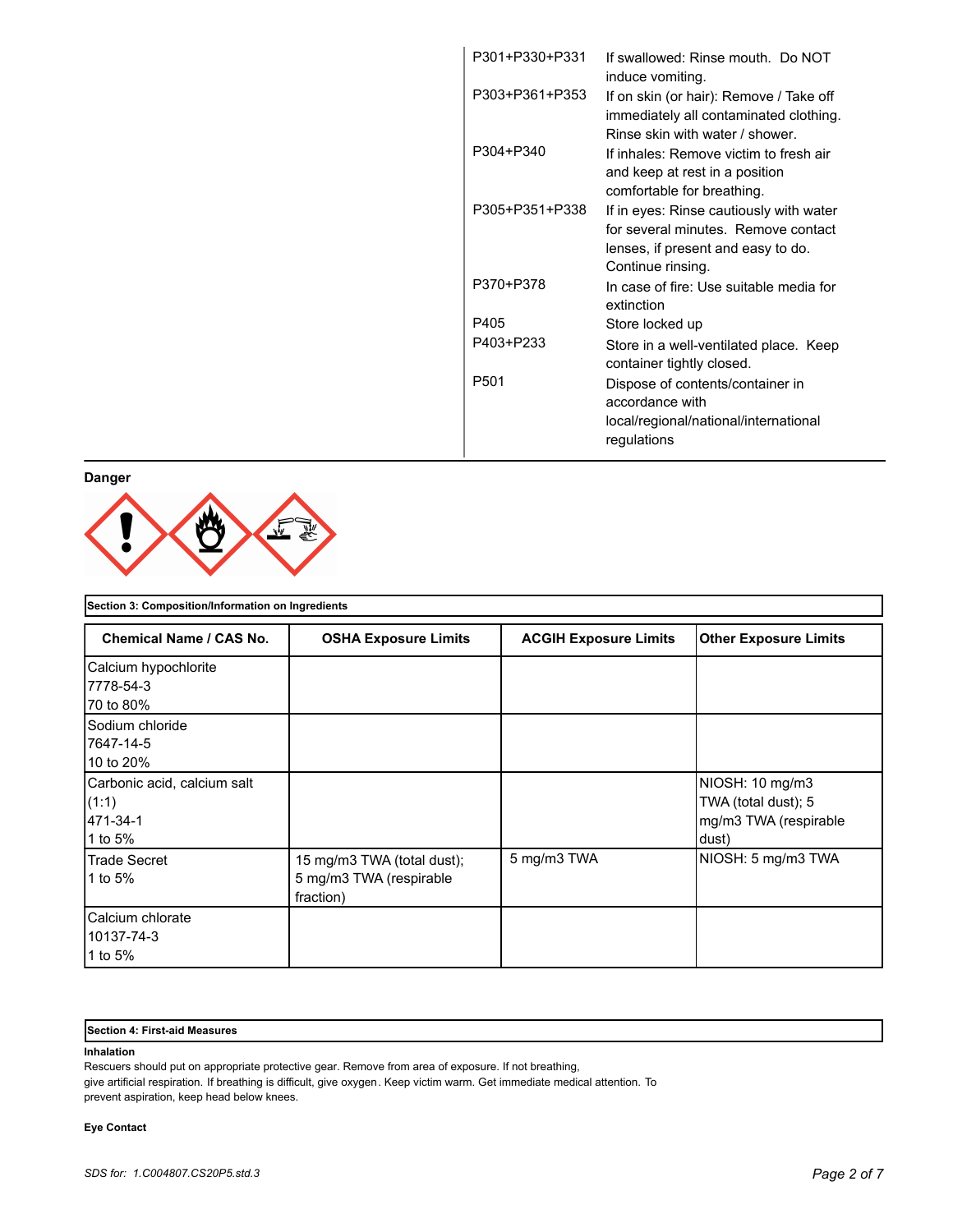Immediately flush eyes with water. Flush eyes with water for a minimum of 15 minutes, occasionally lifting and lowering upper lids. Get medical attention promptly.

#### **Skin Contact**

Remove contaminated clothing. Wash skin with soap and water. Get medical attention. Wash clothing separately and clean shoes before reuse.

#### **Ingestion**

If swallowed, do NOT induce vomiting. Give victim a glass of water. Call a physician or poison control center immediately. Never give anything by mouth to an unconscious person.

#### **Section 5: Fire-fighting Measures**

#### **Extinguishing Media**

Drench with large quantities of water only.

Do not use dry chemicals or foams. Product supplies own oxygen, therefore attempts to smother fire with a wet blanket, carbon dioxide, dry chemical extinguisher or other means are not effective. Product has the potential to cause a violent reaction if dry chemical fire extinguishers are used.

#### **Specific Hazards Arising from the Chemical**

Containers may explode when heated. May explode from heat or contamination. May ignite combustibles (wood, paper, oil, clothing, etc.) Runoff may create fire or explosion hazard. Some will react explosively with hydrocarbons (fuels) These substances will accelerate burning when involved in a fire. Emits toxic fumes under fire conditions. Chlorine gas may be generated.

Decomposition products may include the following materials: carbon oxides; halogenated compounds; metal oxide/oxides.

# **Special Protective Equipment and Precautions for Firefighters**

**Special Information**: As in any fire, wear self-contained breathing apparatus pressure-demand (MSHA/NIOSH approved or equivalent) and full protective gear.

# **Section 6: Accidental Release Measures**

**Spill and Leak Procedures**

Avoid generating dust.

If fire or decomposition occurs in area of spill, immediately douse with plenty of water. Otherwise, sweep up all visible material using a clean (new, if possible), dry shovel and broom and immediately dissolve material in a waterfilled container. Spilled material that has been swept up and dissolved in water should be used immediately in the normal application for which this product is being consumed.

**Section 7: Handling and Storage**

#### **Handling Procedures**

Use extreme caution in handling spilled material. Use only with adequate ventilation. Keep away from combustible material. Strong oxidizer. Contact with other material may cause fire. Use sparkproof tools and explosionproof equipment. Do not mix this product with any other chemicals, including any other pool chemicals of any kind, such as other disinfection or "shock" pool products. Contamination with moisture, acids, organic matter, other chemicals (including, but not limited to cleaning chemicals and other pool chemicals), petroleum or paint products or other easily combustible materials may start a chemical reaction with generation of heat, liberation of hazardous gases and possible violent reaction leading to fire or explosion. Always add product to large quantities of water to fully dissolve product. Do not pour water into product, always add product to water. Use only a clean (new, if possible), dry scoop made of metal or plastic each time product is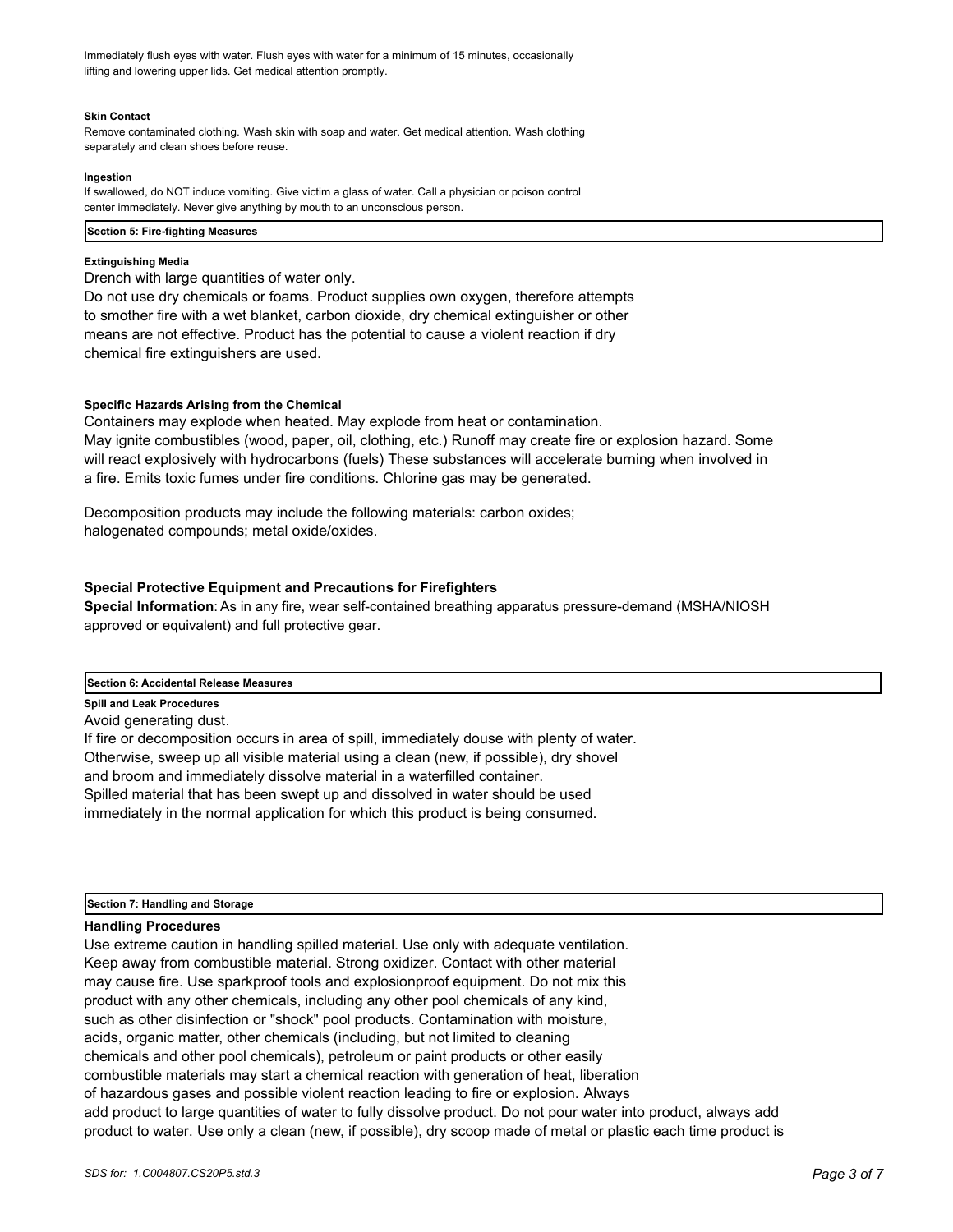taken from the container. Do not add this product to any dispensing device containing remnants of any other product or pool chemical. Wear appropriate personal protective equipment, avoid direct contact. Do not breathe dust. Do not get in eyes, on skin, or on clothing. Do not ingest. Wash thoroughly with soap and water after handling and before eating, drinking, or using tobacco. Empty containers retain product residue and can be hazardous. Do not reuse container. Residual material remaining in empty container can react to cause fire. Thoroughly flush empty container with water then destroy by placing in trash collection.

**STORAGE:** Ventilate enclosed areas. Keep only in the original container. Keep container closed. Separate from acids, alkalis, reducing agents and combustibles. See NFPA 400. Hazardous Materials Code for further information. Store in a cool, dry, wellventilated place. If product becomes contaminated or decomposes do not reseal container. If possible isolate container in open air or wellventilated area.

| Section 8: Exposure Control/Personal Protection  |                                                                    |                              |                                                                       |
|--------------------------------------------------|--------------------------------------------------------------------|------------------------------|-----------------------------------------------------------------------|
| Chemical Name / CAS No.                          | <b>OSHA Exposure Limits</b>                                        | <b>ACGIH Exposure Limits</b> | <b>Other Exposure Limits</b>                                          |
| Calcium hypochlorite<br>7778-54-3                |                                                                    |                              |                                                                       |
| Sodium chloride<br>7647-14-5                     |                                                                    |                              |                                                                       |
| Carbonic acid, calcium salt<br>(1:1)<br>471-34-1 |                                                                    |                              | NIOSH: 10 mg/m3 TWA<br>(total dust); 5 mg/m3<br>TWA (respirable dust) |
| Trade Secret<br>IN/A                             | 15 mg/m3 TWA (total dust);<br>5 mg/m3 TWA (respirable<br>fraction) | 5 mg/m3 TWA                  | NIOSH: 5 mg/m3 TWA                                                    |
| Calcium chlorate<br>10137-74-3                   |                                                                    |                              |                                                                       |

**RESPIRATORY PROTECTION:** A respiratory protection program that meets OSHA 1910.134 and ANSI Z88.2 requirements must be followed whenever workplace conditions warrant the use of a respirator.

**SKIN PROTECTION:** Wear impervious protective gloves. Wear protective gear as needed - apron, suit, boots.

**EYE PROTECTION:** Wear safety glasses with side shields (or goggles) and a face shield.

**OTHER PROTECTIVE EQUIPMENT**: Facilities storing or utilizing this material should be equipped with an eyewash facility and a safety shower.

**HYGENIC PRACTICES:** Do not eat, drink, or smoke in areas where this material is used. Avoid breathing vapors. Remove contaminated clothing and wash before reuse. Wash thoroughly after handling. Wash hands before eating.

# **Section 9: Physical and Chemical Properties**

| <b>Appearance: Various Colored Solid</b><br>Granules        | <b>Odor: Slight Chlorine Odor</b>     |
|-------------------------------------------------------------|---------------------------------------|
| Vapor Pressure: Not Available                               | <b>Odor threshold: Not Available</b>  |
| <b>Vapor Density: Not Available</b>                         | <b>pH:</b> Alkaline                   |
| <b>Bulk Density:</b> $1 - 1.07$ g/cm <sup>3</sup>           | <b>Melting point: Not Available</b>   |
| <b>Freezing point: Not Available</b>                        | Solubility: Complete in Water         |
| <b>Boiling Range: 170 - 180° C (338 -</b><br>$356^\circ$ F) | Flash point: Not Available            |
| <b>Evaporation rate: Not Available</b>                      | <b>Flammability: Not Available</b>    |
| <b>Explosive Limits: Not Available</b>                      | <b>Specific Gravity Not Available</b> |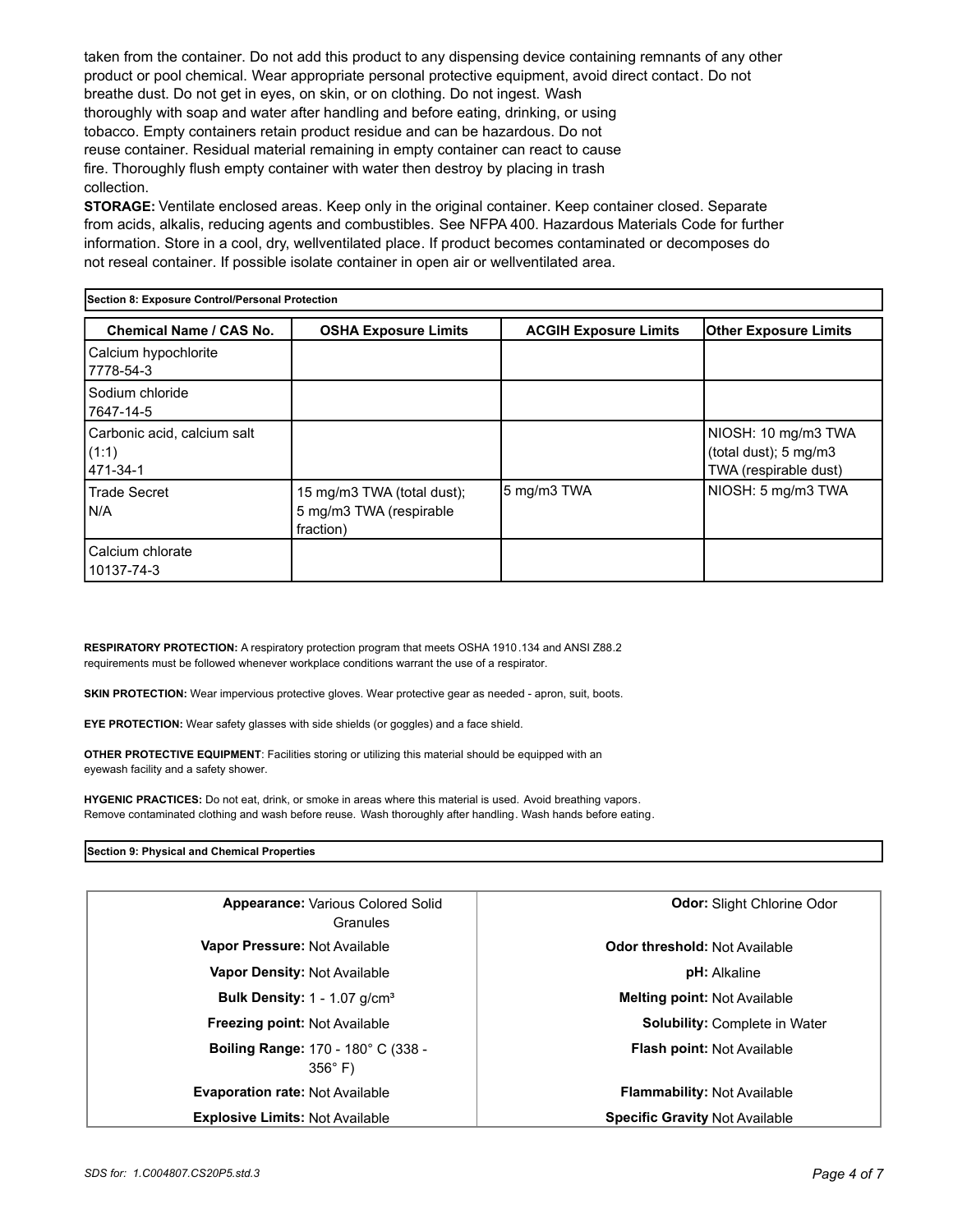**Section 10: Stability and Reactivity** 

**Chemical Stability: STABLE** 

# **Incompatible Materials**

Highly reactive or incompatible with the following materials: moisture, combustible materials, organic materials, metals, acids, alkalis, oxidizing materials, reducing materials, Ammonia, Petroleum products, Paint products, Wood and paper, Pool chemicals. Acid or ammonia contamination will release toxic gases.

#### **Conditions to Avoid**

Heating may cause a fire or explosion. Excessive heat will cause decomposition resulting in the release of oxygen and chlorine gas.

#### **Hazardous Decomposition Products**

Highly reactive or incompatible with the following materials: moisture, combustible materials, organic materials, metals, acids, alkalis, oxidizing materials, reducing materials, Ammonia, Petroleum products, Paint products, Wood and paper, Pool chemicals. Acid or ammonia contamination will release toxic gases.

#### **Hazardous Polymerization**

Hazardous polymerization will not occur.

**Section 11: Toxicology Information**

**Mixture Toxicity** Oral Toxicity LD50: 1,074mg/kg **Component Toxicity**

#### **Routes of Entry:**

Inhalation Ingestion Skin contact Eye contact

### **Target Organs**

Eyes Skin Respiratory System

**Effects of Overexposure**

**Acute (Immediate)** l May cause corrosive burns irreversible damage. May cause respiratory irritation. **Chronic (Delayed)** l Repeated or prolonged exposure to corrosive fumes may cause bronchial irritation with chronic cough.

# **Skin**

**Acute (Immediate)** l Causes severe skin burns.

**Chronic (Delayed)** l Repeated or prolonged exposure to corrosive materials will cause dermatitis.

# **Eye**

**Acute (Immediate)** l Causes serious eye damage. Direct contact with the eyes can cause irreversible damage, including blindness.

**Chronic (Delayed)** l Repeated or prolonged exposure to corrosive materials or fumes may cause conjunctivitis.

#### **Ingestion**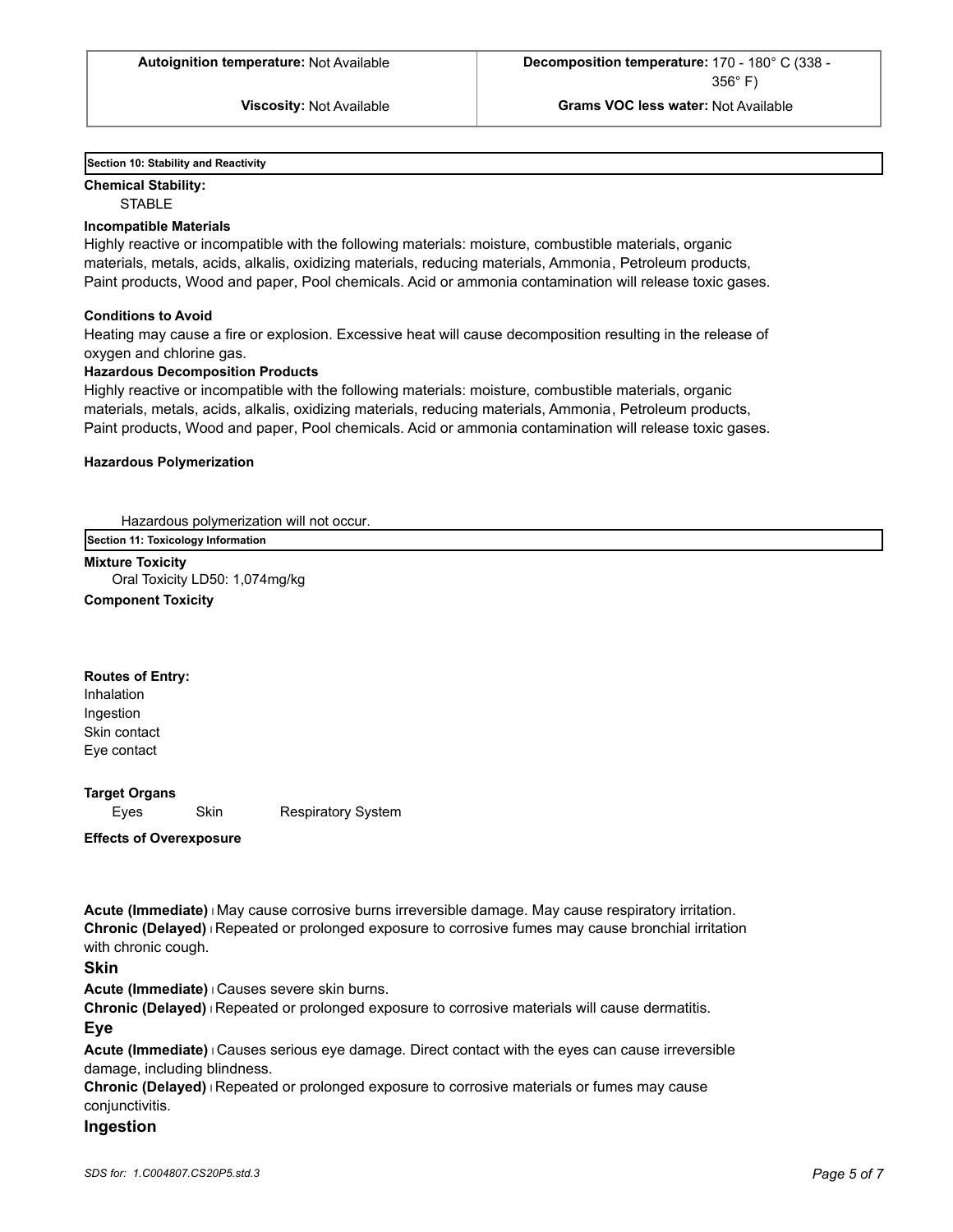**Acute (Immediate)** l Harmful or fatal if swallowed. May cause irreversible damage to mucous membranes. **Chronic (Delayed)** l Repeated or prolonged exposure to corrosive materials or fumes may cause gastrointestinal distrubances.

| <b>CAS Number</b>                  | Description         | % Weight                                                                                                                                                                                                                                                                                                                                                                                                                                                    | Carcinogen Rating |
|------------------------------------|---------------------|-------------------------------------------------------------------------------------------------------------------------------------------------------------------------------------------------------------------------------------------------------------------------------------------------------------------------------------------------------------------------------------------------------------------------------------------------------------|-------------------|
| Section 12: Ecological Information |                     |                                                                                                                                                                                                                                                                                                                                                                                                                                                             |                   |
| <b>Component Ecotoxicity</b>       |                     |                                                                                                                                                                                                                                                                                                                                                                                                                                                             |                   |
| Calcium hypochlorite               |                     | 96 Hr LC50 Lepomis macrochirus: 0.049 - 0.16 mg/L [static]; 96 Hr LC50<br>Lepomis macrochirus: 0.4 mg/L [flow-through]; 96 Hr LC50 Lepomis<br>macrochirus: 0.054 - 0.06 mg/L [semi-static]; 96 Hr LC50 Cyprinus carpio: 0.185 -<br>0.26 mg/L [semi-static]; 96 Hr LC50 Oncorhynchus mykiss: 0.055 - 0.1 mg/L<br>[semi-static]; 96 Hr LC50 Oncorhynchus mykiss: 0.13 - 0.2 mg/L [static]; 96 Hr<br>LC50 Pimephales promelas: 0.561 - 1.41 mg/L [static]      |                   |
| Sodium chloride                    | 469.2 mg/L [Static] | 96 Hr LC50 Lepomis macrochirus: 5560 - 6080 mg/L [flow-through]; 96 Hr LC50<br>Lepomis macrochirus: 12946 mg/L [static]; 96 Hr LC50 Pimephales promelas:<br>6020 - 7070 mg/L [static]; 96 Hr LC50 Pimephales promelas: 7050 mg/L [semi-<br>static]; 96 Hr LC50 Pimephales promelas: 6420 - 6700 mg/L [static]; 96 Hr LC50<br>Oncorhynchus mykiss: 4747 - 7824 mg/L [flow-through]<br>48 Hr EC50 Daphnia magna: 1000 mg/L; 48 Hr EC50 Daphnia magna: 340.7 - |                   |

# **Section 13: Disposal Considerations**

Dispose of in accordance with local, state and federal regulations.

# **Section 14: Transportation Information**

**UN Code:** UN2880 **Proper Shipping Name:** Calcium hypochlorite, hydrated Hazard Class: 5.1 Package Group: II

#### IMO/IMDG Environmental Hazards:

Marine Pollutant

#### **Section 15: Regulatory Information**

**EPA Reg. No**. 748-296-57787 **FIFRA information:** This chemical is a pesticide product registered by the Environmental Protection Agency and is subject to certain labeling requirements under federal pesticide law. These requirements differ from the classification criteria and hazard information required for safety data sheets, and for workplace labels of non-pesticide chemicals. Following is the hazard information as required on the pesticide label: **DANGER** - Highly Corrosive. Causes irreversible eye damage and skin burns May be fatal if swallowed. Irritating to nose and throat. Avoid breathing dust. This pesticide is toxic to fish and aquatic organisms.

# **Country Country Regulation Regulation Regulation All Components Listed**

- None